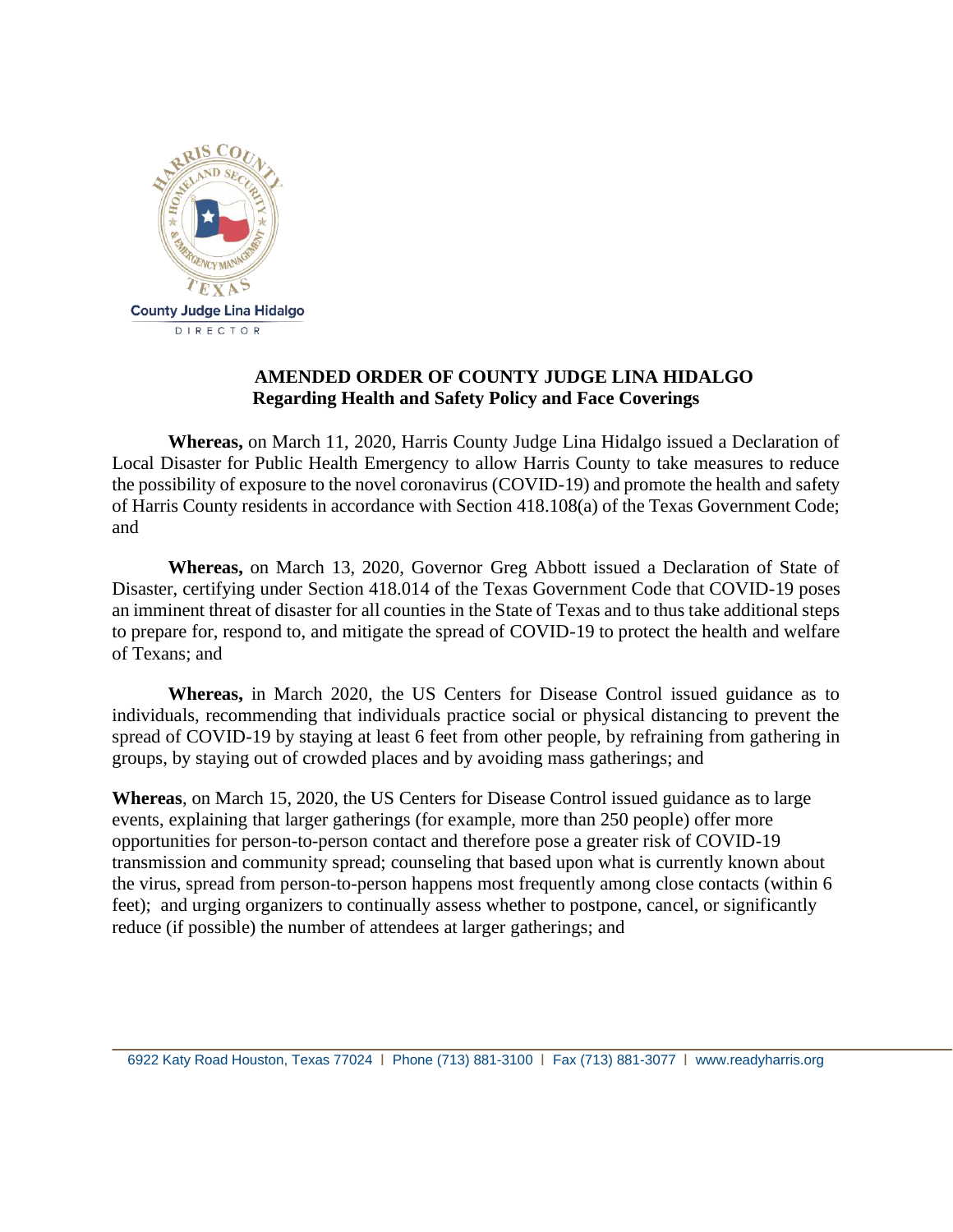**Whereas,** on March 17, 2020, the Harris County Commissioners Court extended the Declaration of Local Disaster for Public Health Emergency to March 25, 2020 in accordance with Section 418.108(b) of the Texas Government Code; and

**Whereas,** on March 19, 2020, after determining that COVID-19 represents a public health disaster within the meaning of Chapter 81 of the Texas Health and Safety Code, Texas Department of State Health Services (DSHS) Commissioner John Hellerstedt issued the first Public Health Disaster Declaration released in the State of Texas since 1901; and

**Whereas**, on March 19, 2020, the Harris County Judge issued the first Order requiring that any person entering a building owned, occupied, or operated by Harris County may be screened for symptoms consistent with COVID-19; and

**Whereas**, on March 24, 2020, the Harris County Commissioners Court extended the Declaration of Local Disaster for Public Health Emergency to April 29, 2020 in accordance with Section 418.108(b) of the Texas Government Code; and

**Whereas,** on April 12, 2020, Governor Abbott issued a proclamation renewing the Disaster Declaration for all counties in Texas in accordance with Section 418.014 of the Texas Government Code; and

**Whereas**, on April 17, 2020, DSHS Commissioner Dr. Hellerstedt renewed the State's Public Health Disaster Declaration; and

**Whereas**, on April 28, 2020, the Harris County Commissioners Court extended the Declaration of Local Disaster for Public Health Emergency to May 20, 2020 in accordance with Section 418.108(b) of the Texas Government Code; and

**Whereas**, on May 12, 2020, Governor Abbott issued a proclamation renewing the Disaster Declaration for all counties in Texas in accordance with Section 418.014 of the Texas Government Code; and

**Whereas**, on May 15, 2020, DSHS Commissioner Dr. Hellerstedt renewed the State's Public Health Disaster Declaration; and

**Whereas,** on May 19, 2020, the Harris County Commissioners Court extended the Declaration of Local Disaster for Public Health Emergency to June 10, 2020 in accordance with Section 418.108(b) of the Texas Government Code; and

**Whereas,** on June 9, 2020, the Harris County Commissioners Court extended the Declaration of Local Disaster for Public Health Emergency to July 1, 2020 in accordance with Section 418.108(b) of the Texas Government Code; and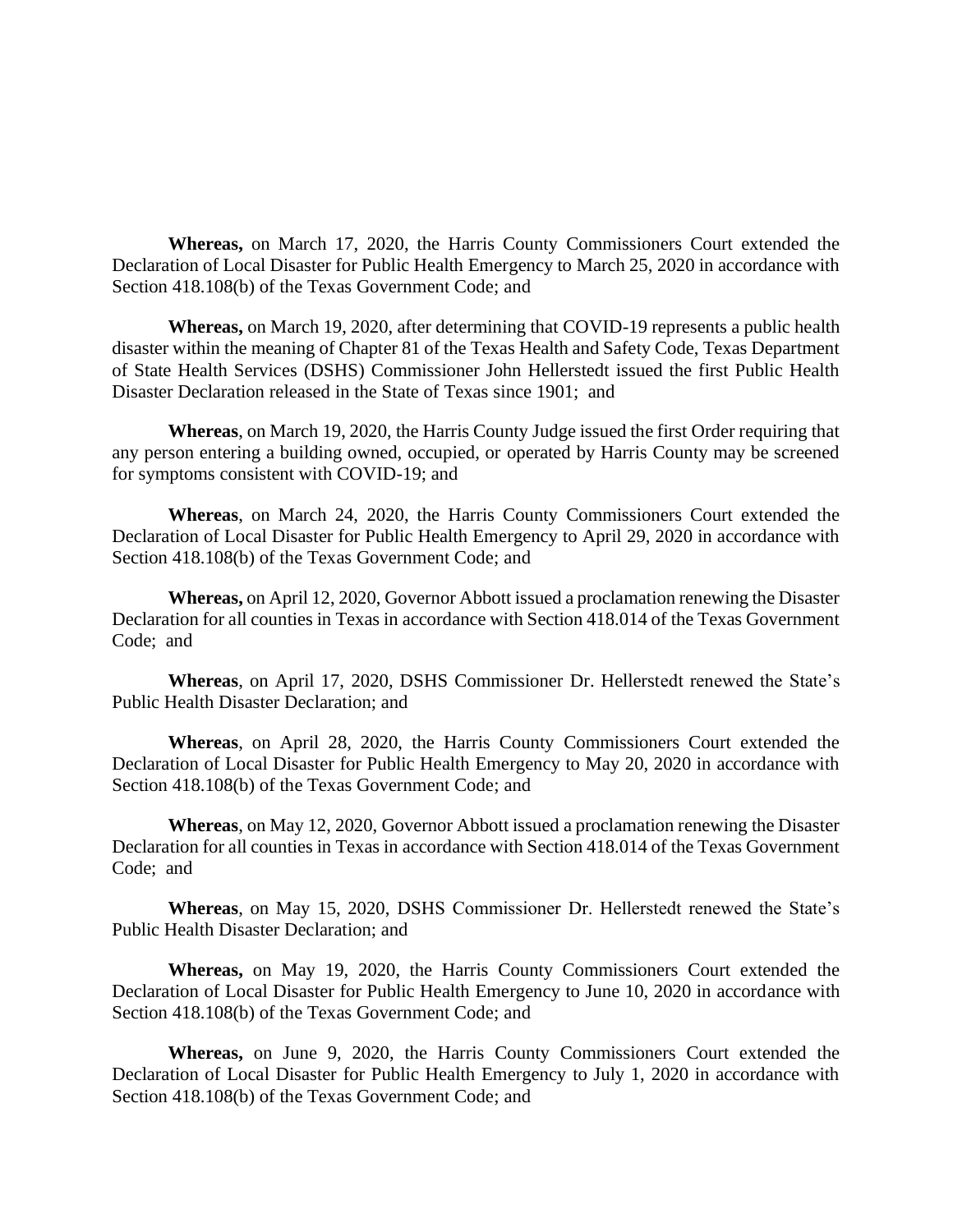**Whereas,** on June 30, 2020, the Harris County Commissioners Court extended the Declaration of Local Disaster for Public Health Emergency through August 26, 2020 in accordance with Section 418.108(b) of the Texas Government Code; and

**Whereas,** on June 26, 2020, Governor Abbott issued Executive Order GA-28, which supersedes Executive Order GA-26 and relates to the targeted response to the COVID- 19 disaster as part of the reopening of Texas; and

**Whereas,** Governor Abbott's Executive Order GA-28 recognizes that "due to recent substantial increases in COVID-19 positive cases, and increases in the COVID- 19 positivity rate and hospitalizations resulting from COVID-19, targeted and temporary adjustments to the reopening plan are needed to achieve the least restrictive means for reducing the growing spread of COVID-19 and the resulting imminent threat to public health, and to avoid a need for more extreme measures"; and

**Whereas,** the COVID-19 virus is contagious and spreads through person-to-person contact, especially in group settings; and

**Whereas**, there currently still exists a declaration of public health disaster in and for the State of Texas as declared by Texas Governor Greg Abbott and the Texas Department of State Health Services (DSHS) and by approving on June 9, 2020, extension of the Declaration of Local Disaster for Public Health Emergency, the Harris County Commissioners Court authorized the Harris County Judge to take such actions as are necessary in order to protect the health, safety and welfare of the citizens of Harris County by the issuance of executive orders as necessary (each, an "Executive Order");

**Whereas,** the transmission of COVID-19 has not dissipated but remains a significant threat to the health and safety of the Harris County Community and rates of infection are increasing at an alarming rate and the number of people ending up in the hospital, ICU, or on ventilators is also dramatically rising despite efforts by local authorities to control the spread; and

**Whereas,** the County Judge has determined that extraordinary emergency measures must be taken to try and mitigate the effects of this public health emergency and to facilitate a response to the public health threat;

**Whereas,** a County Judge acts as the emergency management director for the county and serves as the Governor's designated agent in the administration and supervision of duties during a state of emergency declared by the Governor in accordance with Section 418.1015(a) and (b) of the Texas Government Code; and

**Whereas,** a County Judge, serving as the Governor's designated agent in the administration and supervision of duties during a state of emergency declared by the Governor, "may exercise the powers granted to the governor under this chapter on an appropriate local scale" in accordance with Section 418.1015(b) of the Texas Government Code; and

**Whereas,** a County Judge, serving as the Governor's designated agent in the administration and supervision of duties during a state of emergency declared by the Governor, is authorized to control ingress to and egress from a disaster area and control the movement of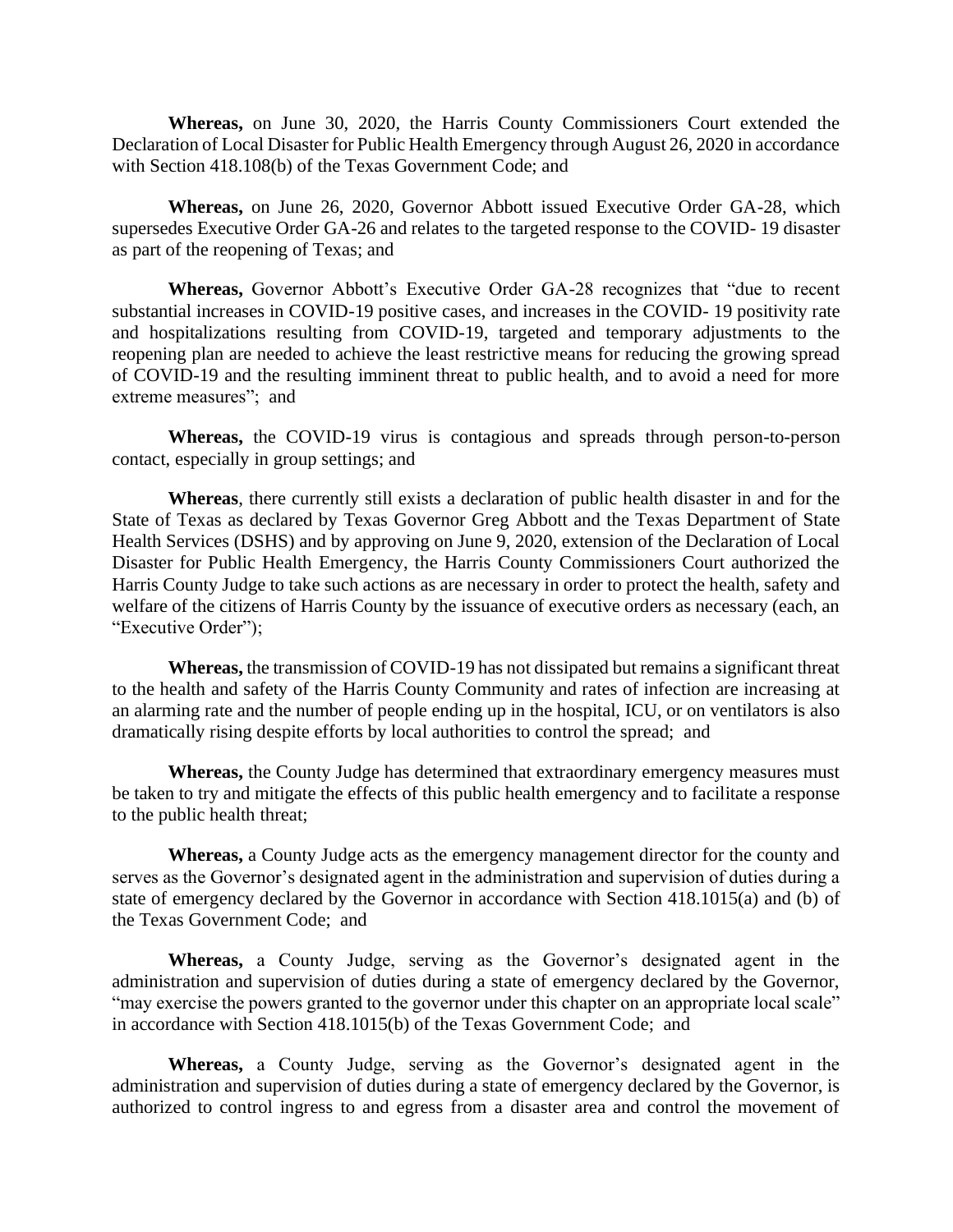persons and the occupancy of premises on an appropriate local scale in accordance with Sections 418.1015 and 418.018 of the Texas Government Code; and

**Whereas**, upon Declaration of a Local Disaster, a County Judge is authorized to control ingress to and egress from a disaster area and control the movement of persons and the occupancy of premises in accordance with Section 418.108(g) of the Texas Government Code; and

**Whereas,** it is the intent of this Executive Order to remain as consistent with and to harmonize, to the extent possible, the executive orders of Governor Greg Abbott; and

**Whereas**, by the authority vested in me as Harris County Judge and as the Emergency Management Director for Harris County to continue to protect the health and safety of the community and address developing and rapidly changing circumstances when presented by the current public health emergency, I issue this Executive Order in their place.

## **NOW THEREFORE, I, COUNTY JUDGE FOR HARRIS COUNTY, TEXAS, PURSUANT TO THE AUTHORITY VESTED BY TEXAS GOVERNMENT CODE CHAPTER 418, HEREBY FIND AND ORDER:**

That the findings and recitations set out in the preamble to this ORDER are found to be true and correct and they are hereby adopted by the County Judge and made a part hereof for all purposes.

Effective at 12:01 a.m. on signing and continuing through 11:59 p.m. on Wednesday, August 26, 2020, unless extended, modified or terminated early by Harris County Judge Lina Hidalgo or as otherwise indicated below:

- I. **Public Health Emergency**. That this Executive Order shall incorporate and adopt the most recent executive order GA-28 issued by Governor Greg Abbott on June 26, 2020, and any subsequent orders by the Governor relating to the expanded opening of Texas in response to the COVID-19 disaster.
- II. **Health and Safety Policy – Commercial Entities**. From the date of this Executive Order, owners or individuals with operating authority for all commercial entities in Harris County providing goods or services directly to the public must develop, post, and implement a health and safety policy ("Health and Safety Policy"). The Health and Safety Policy must require, at a minimum, that all employees or visitors to the commercial entity's business premises or other facilities wear face coverings when in an area or performing an activity which will necessarily involve close contact or proximity to coworkers or the public. The Health and Safety Policy required to be developed and implemented by this Order may also include the implementation of other mitigating measures designed to control and reduce the transmission of COVID-19, such as those included in the Harris County Public Health Guidance document "Business Guidance for Mitigating the Spread" posted on ReadyHarris.org or [https://publichealth.harriscountytx.gov/Portals/27/Documents/](https://publichealth.harriscountytx.gov/Portals/27/Documents/Business%20Guidance%20for%20Mitgating%20the%20Spread.pdf?ver=2020-06-05-142005-537) [Business%20Guidance%20for%20Mitgating%20the%20Spread.pdf?ver=2020-06-05-](https://publichealth.harriscountytx.gov/Portals/27/Documents/Business%20Guidance%20for%20Mitgating%20the%20Spread.pdf?ver=2020-06-05-142005-537)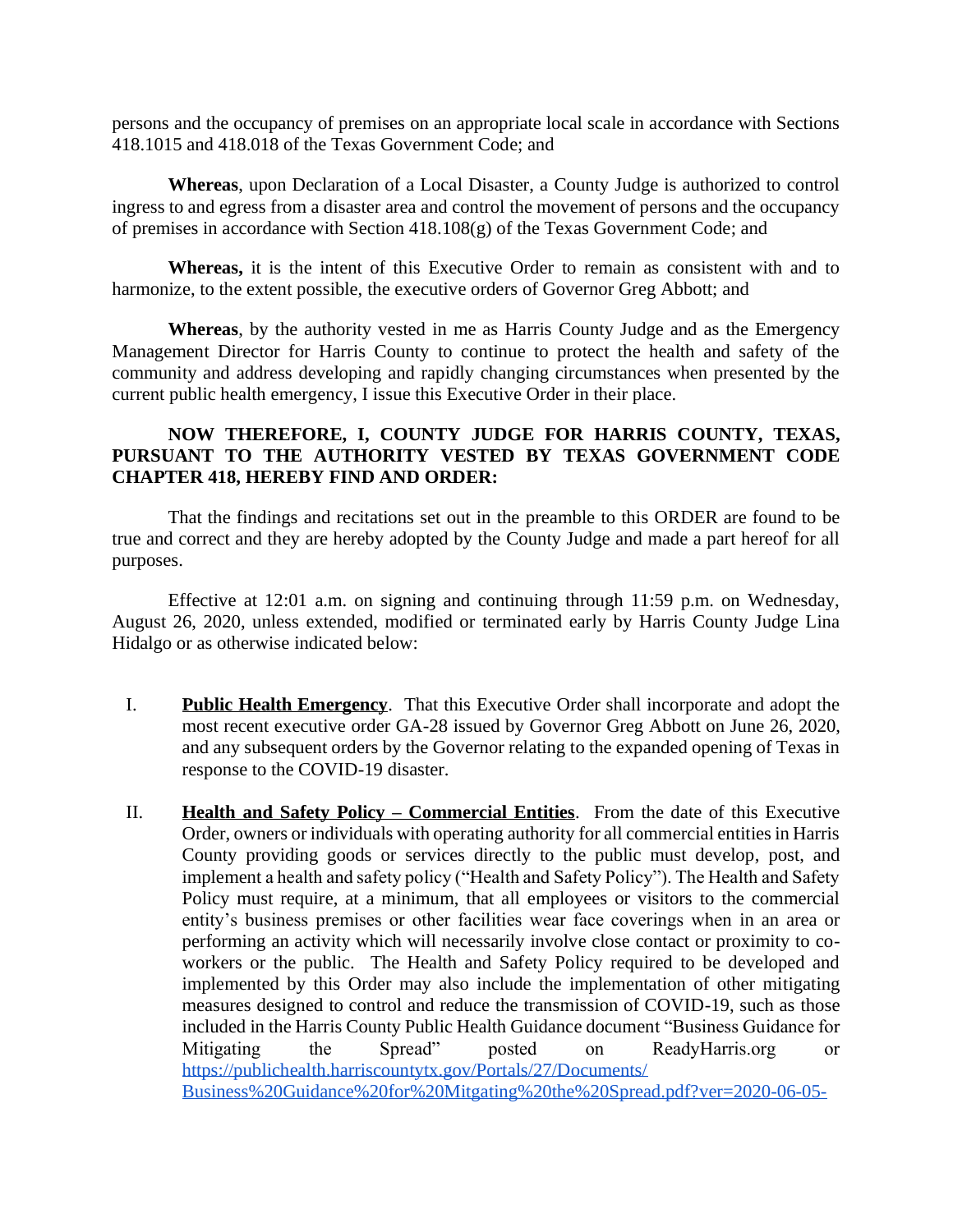[142005-537](https://publichealth.harriscountytx.gov/Portals/27/Documents/Business%20Guidance%20for%20Mitgating%20the%20Spread.pdf?ver=2020-06-05-142005-537)**. Commercial entities must post the health and safety policy required by this Executive Order in this paragraph in conspicuous locations, including all entrance(s) and exit(s) used by employees and/or the public, sufficient to provide notice to employees and visitors of all health and safety requirements.** (Sample Health and Safety Policy signs in English and Spanish can be downloaded here: [https://www.readyharris.org/county-orders\)](https://www.readyharris.org/county-orders). Failure to develop and implement the Health and Safety Policy required by this Executive Order within five (5) calendar days following the Effective Date may result in a fine not to exceed \$1,000 for each violation.

III. **Face Coverings – General Public**. Except for the exemptions below, all people 10 years or older shall wear a face covering over their nose and mouth when in a commercial entity or working in areas in a commercial entity that involve close proximity with others. The CDC advises face coverings for people 2 years or older. Face coverings may include, but are not limited to, homemade masks, scarfs, bandanas, or a handkerchief. Harris County residents should continue to maintain social distancing of at least six feet while outside the home. Harris County employees also are required to wear face coverings under the same circumstances as the general public.

**IT IS STRONGLY RECOMMENDED THAT PEOPLE NOT OBTAIN OR WEAR MEDICAL MASKS or N-95 RESPIRATORS AS THEY ARE A NEEDED RESOURCE FOR HEALTH CARE PROVIDERS AND FIRST RESPONDERS.** Our healthcare workers and first responders on the front-line combating COVID-19 must have priority access to medical masks or other personal protective equipment. Face coverings do not need to be worn in the following circumstances:

- When exercising outside or engaging in physical activity outside;
- While driving alone or with passengers who are part of the same household as the driver;
- When doing so poses a greater mental or physical health, safety, or security risk;
- While pumping gas or operating outdoor equipment;
- While in a building or activity that requires security surveillance or screening, for example, banks; or
- When consuming food or drink.

Please note that face coverings are a secondary strategy to other mitigation efforts. **Face coverings are** *not* **a replacement for social distancing, frequent handwashing, and self-isolation when sick**. All people should follow CDC recommendations for how to wear and take off a mask. Residents should keep up the following habits while in public:

- washing hands before you leave home and when you return;
- staying at least six feet away from others;